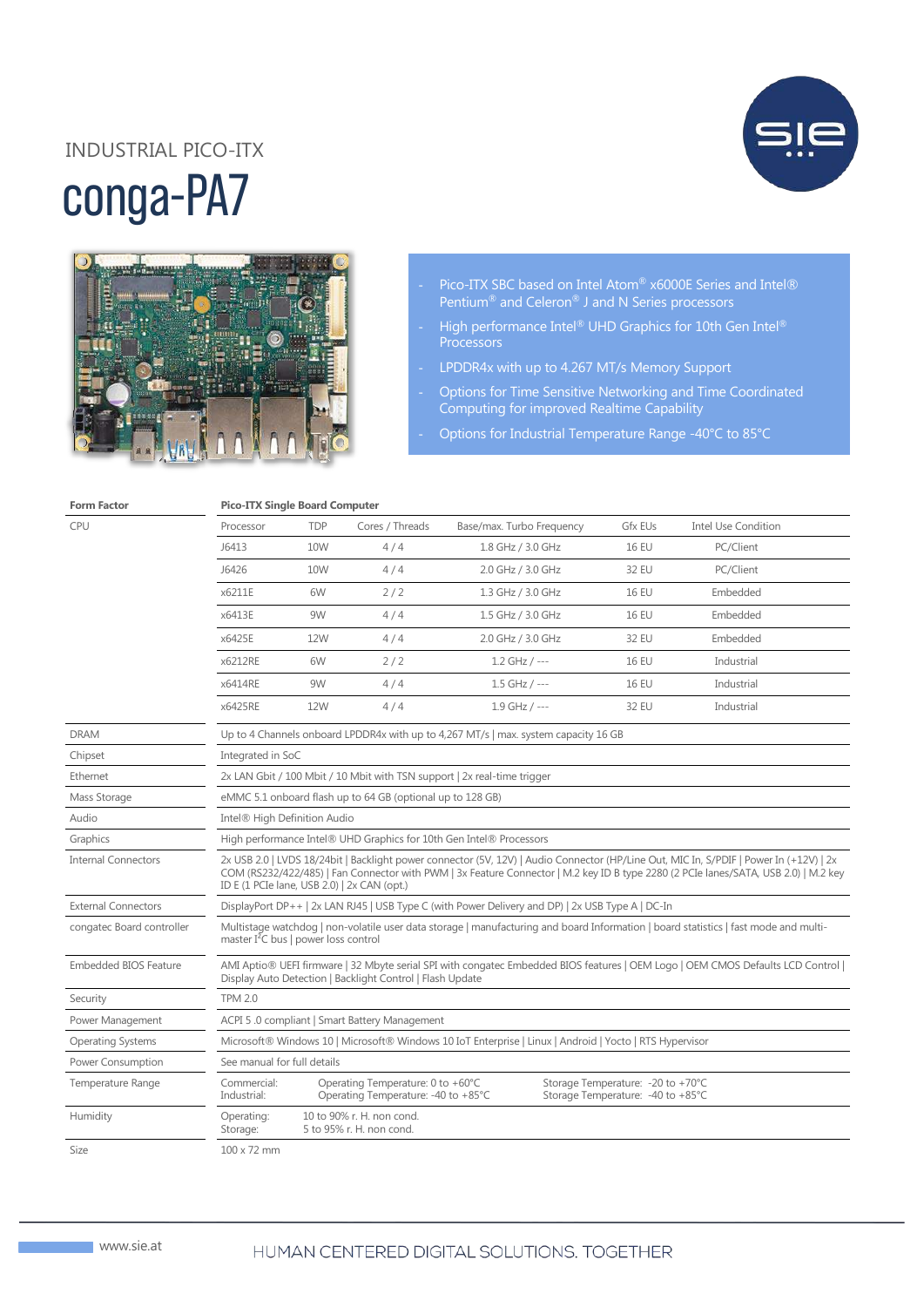

### conga-PA7 | Block Diagram



Note: \* Assembly options on request only.